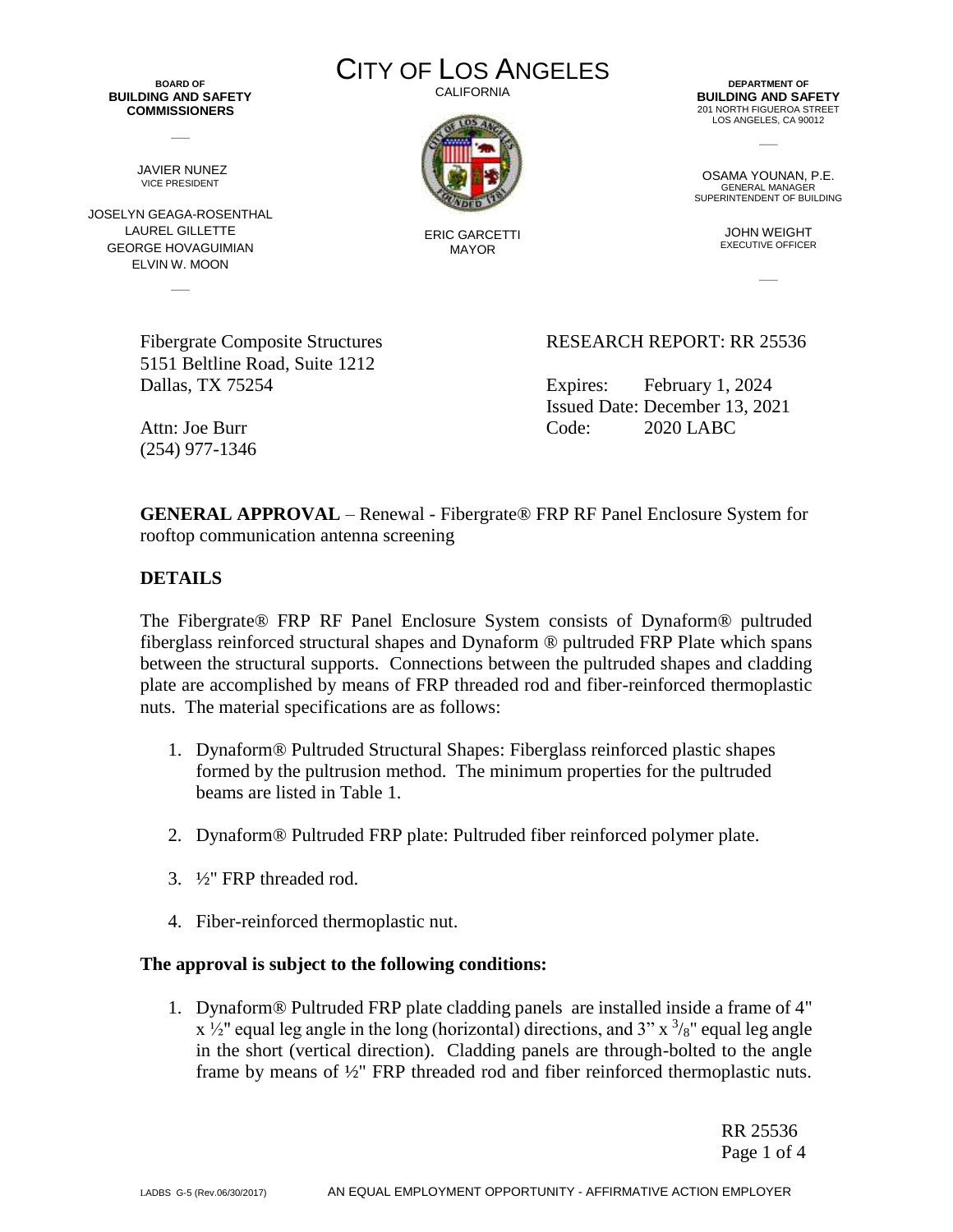Fibergrate Composite Structures

RE: Fibergrate ® FRP RF Panel Enclosure System for rooftop communication antenna screening

When support as described above, the allowable load for the 5'-0" x 7'-0" framed panel is 37.7 psf (pounds per square foot).

2. Dynaform® Structural Shapes applied as beams: The design values are in Table 1.

| Property                     | Direction               | Specification                                   |
|------------------------------|-------------------------|-------------------------------------------------|
| Tensile                      | Lengthwise<br>Crosswise | 5350 psi<br>945 psi                             |
| <b>Tensile Modulus</b>       | Lengthwise<br>Crosswise | 6<br>3.48 x 10 psi<br>6<br>$1.45 \times 10$ psi |
| Flexural                     | Lengthwise<br>Crosswise | 6685 psi<br>1825 psi                            |
| <b>Flexural Modulus</b>      | Lengthwise<br>Crosswise | 6<br>2.54 x 10 psi<br>6<br>1.13 x 10 psi        |
| Shear                        | Horizontal              | 930 psi                                         |
| $\frac{1}{2}$ " bolt bearing | Lengthwise<br>Crosswise | 5150 psi<br>1980 psi                            |
| Minimum edge distance        |                         | $1.5$ - inch                                    |

**TABLE 1 - Design values for FRP**

Note: Design value is based on a factor of safety of 8

- 3. Complete plans and structural calculations prepared by a California licensed architect or permit issuance civil or structural engineer shall be submitted to the department for approval prior to permit issuance.
- 4. The Fire Department shall approve all plans for plastic screening on Title 19 buildings.
- 5. Antennas and screening must not obstruct access to the roof by the Fire Department as required by Sec 57.316.4.4 of the Los Angeles Municipal Code which states: No person shall obstruct required access passageways on the roof surface. An unobstructed passageway for use by the Fire Department shall be provided through or around any approved structures or equipment installations on the roof surface. One access passageway shall be provided for every 50-feet length or fraction thereof of roof surface. Passageways shall be at least three feet wide and have at least seven feet of overhead clearance.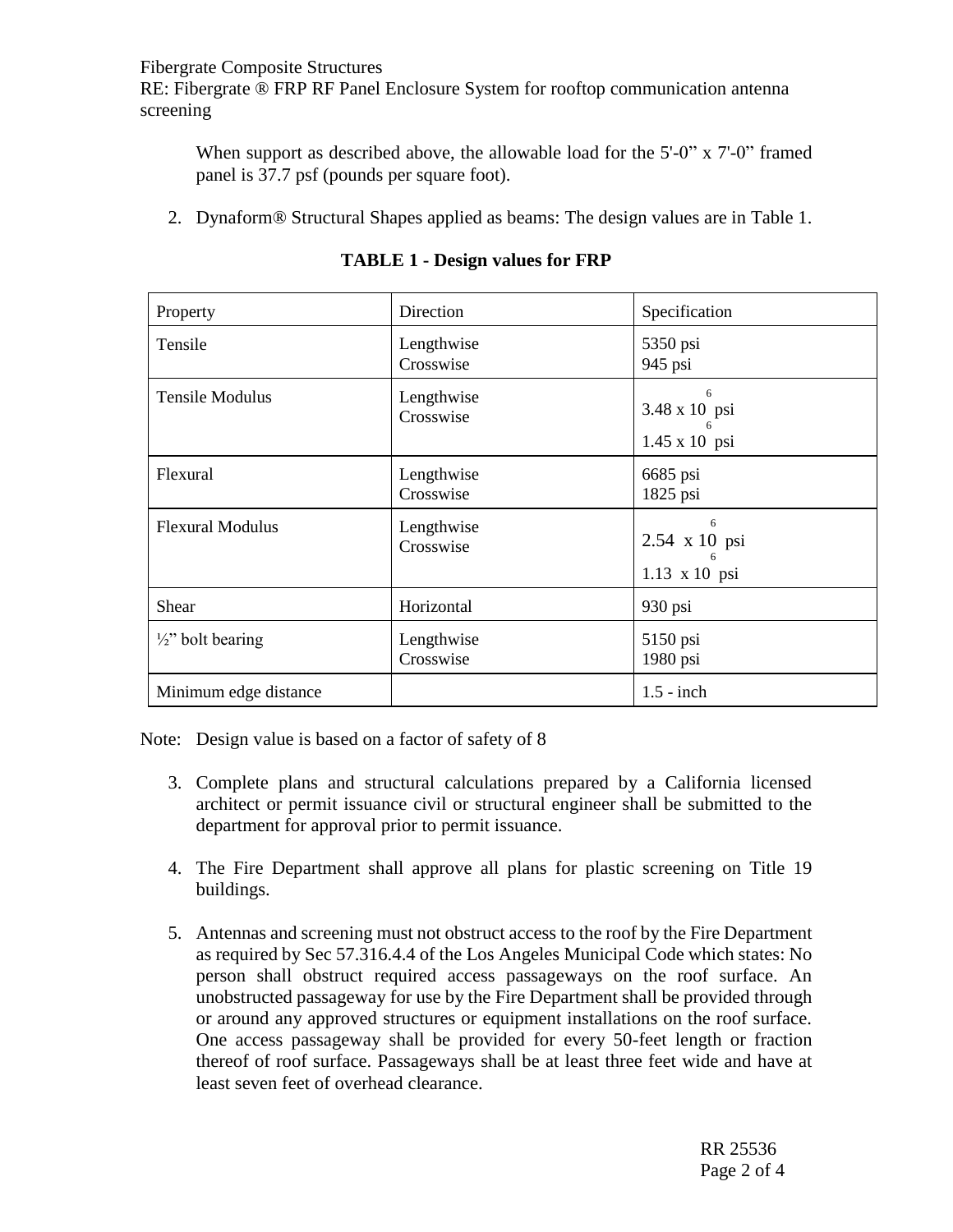Fibergrate Composite Structures

RE: Fibergrate ® FRP RF Panel Enclosure System for rooftop communication antenna screening

- 6. The individual rooftop screening panel area in any one plane or approximately the same plane shall be limited to 250 square feet and the total maximum aggregate area of all panels shall not exceed the larger of 3 square feet per foot of building frontage or 5 percent of the area of the roof, with a maximum allowable height of 18 feet above the roof level.
- 7. Screening material shall be located at least 20 ft from interior property lines for Type I, II, III, and IV buildings per 2020 LABC section 1510.6.2, Item 2.
- 8. Screening material shall be located at least 5 ft from interior property lines for Type V buildings per 2020 LABC section 1510.6.3, Item 3.
- 9. Screening shall not be illuminated or electrified.
- 10. Each panel shall be identified with LARR #25536 and Fibergrate Composite Structural Label
- 11. The fabrication will be in accordance with manufacturer's quality control manual. A copy of the quality control manual is on file with Engineering Research Section.

## **DISCUSSION**

The report is in compliance with the 2020 Los Angeles City Building Code.

The approval is based on LADBS Acceptance Criteria L182

The approval is based on tests per section 1510.6.2 and 2303.2 of the 2020 LABC, which show that the approved materials exhibit performance that is equivalent to fire-retardant treated wood.